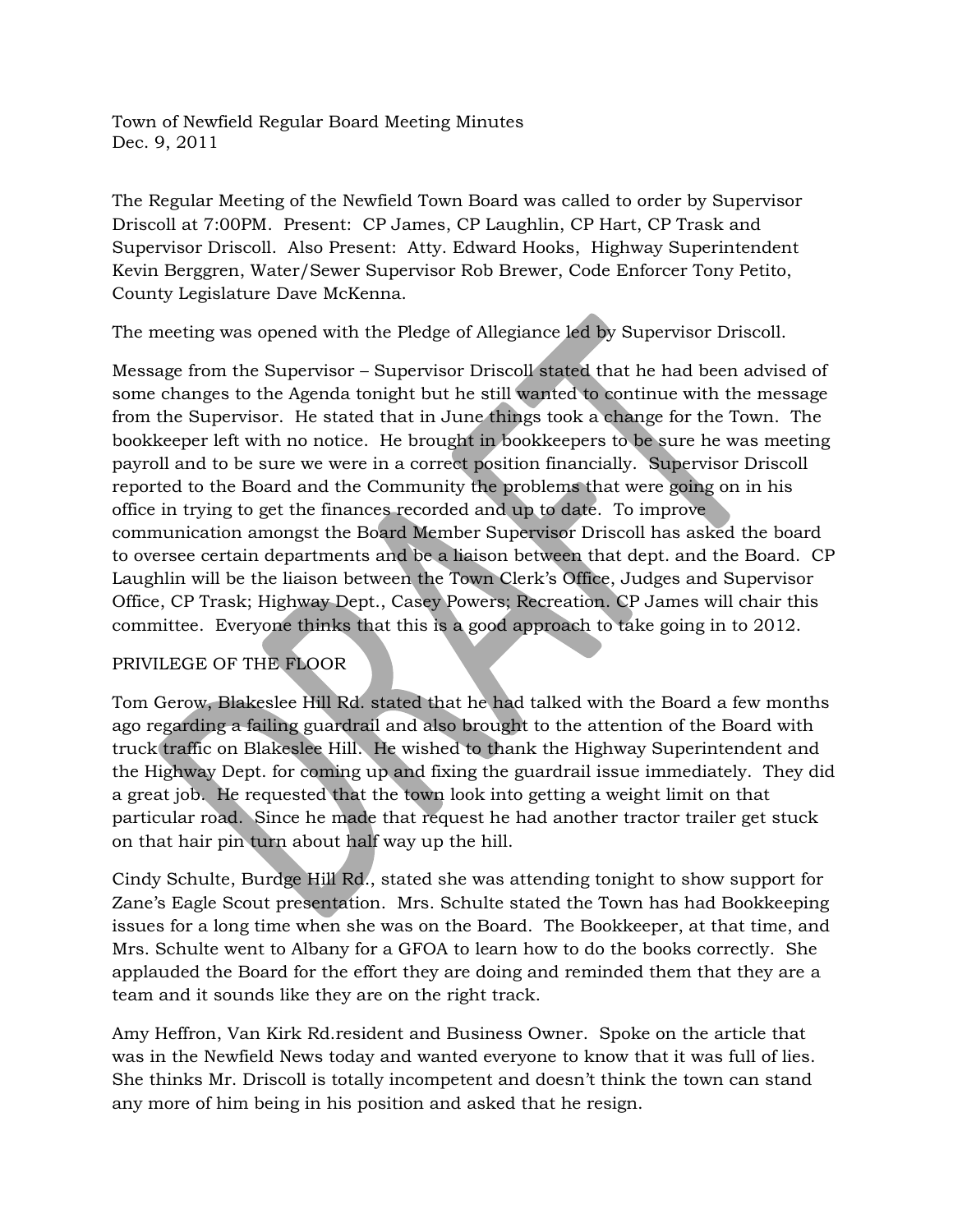CP Hart asked to speak under Privilege of the Floor as a Newfield Resident. He stated he has respect for some of the things that Supervisor Driscoll was saying about trying to work together better and some people saying the Town Board needs to work together better but in the last 2 years he has clearly seen a trend where that wasn't the case. He has been on the Town Board 6 years prior to Richard being a Town Supervisor and he can remember numerous times he would receive a phone call from the previous Supervisor asking their opinions about stuff, switching insurance companies. What we thought. When Supervisor Driscoll got in office that bit of reaching out wasn't there. He touted himself with his financial strengths as one of his criteria. The Board has just received the Audit Report for 2010 and there was a \$32,000.00 discrepancy in cash reconciliations which basically means it is not traceable or it is not there. Our AUD Report was due in April he believes it was only submitted within the last 2 weeks. Mr. Hart discussed the process of Supervisor Driscoll hiring his Bookkeeper and some of the changes that were made, including the changing of the Worker's Comp. Ins. and having double coverage which encompassed a \$13,000.00 fine to the Town. CP Hart stated that this was the hardest year that he has seen as far as the budget goes, trying to stay under the cap and to not do the extra effort that goes into something is disappointing. When the Bookkeeper left he suggested to Supervisor Driscoll that the Town use Paychex for the payroll. To take the stress off the Town. Therefore Town payroll taxes were not paid and the government will not be sympathetic and will probably not waive the fines and fees.

CP James stated that indeed it has been very rough and has listen to CP Hart's comments at almost every Board Meeting and appreciated Cindy Schulte's comment that we are all responsible for this mess. She sits at Board meetings and hears not me, let's point a finger or they weren't here the year before. It has been very disappointing for her to hear. When they met with Duane Shoen there were some problems prior to Richard. CP Hart stated that they were nowhere near the level they were this year. It has been a difficult and the Board has not worked together and it has been disappointing to her.

CP Trask stated that what CP James said was not entirely true. The Board has worked together and they did manage to work together to get through a very difficult budget. Not any part of it made anyone happy. However, the budget being what it was being out of the way and as difficult as it was we have been chastised by people in the Community and a letter has been sent to the Board regarding are lack of being able to work together by individuals that have not attended the meetings to see what is going on. He has seen this whole thing for a year now and watched it unfold and watched it turn into something that has become somewhat unmanageable. Fortunately we have had a couple of people added to try and straighten things out and they are doing a fantastic job. He has some very serious concerns about where the Town is going to end up given the budget process they went through and the fact that the Town is going to have to pay some fines along the way and still reconcile with the Worker's Comp stuff. He wanted to point out that if they were allow to have more involvement in what has happen this year they would have. They were not allowed to nor were they told the condition of things right up to budget time when the Board started asking questions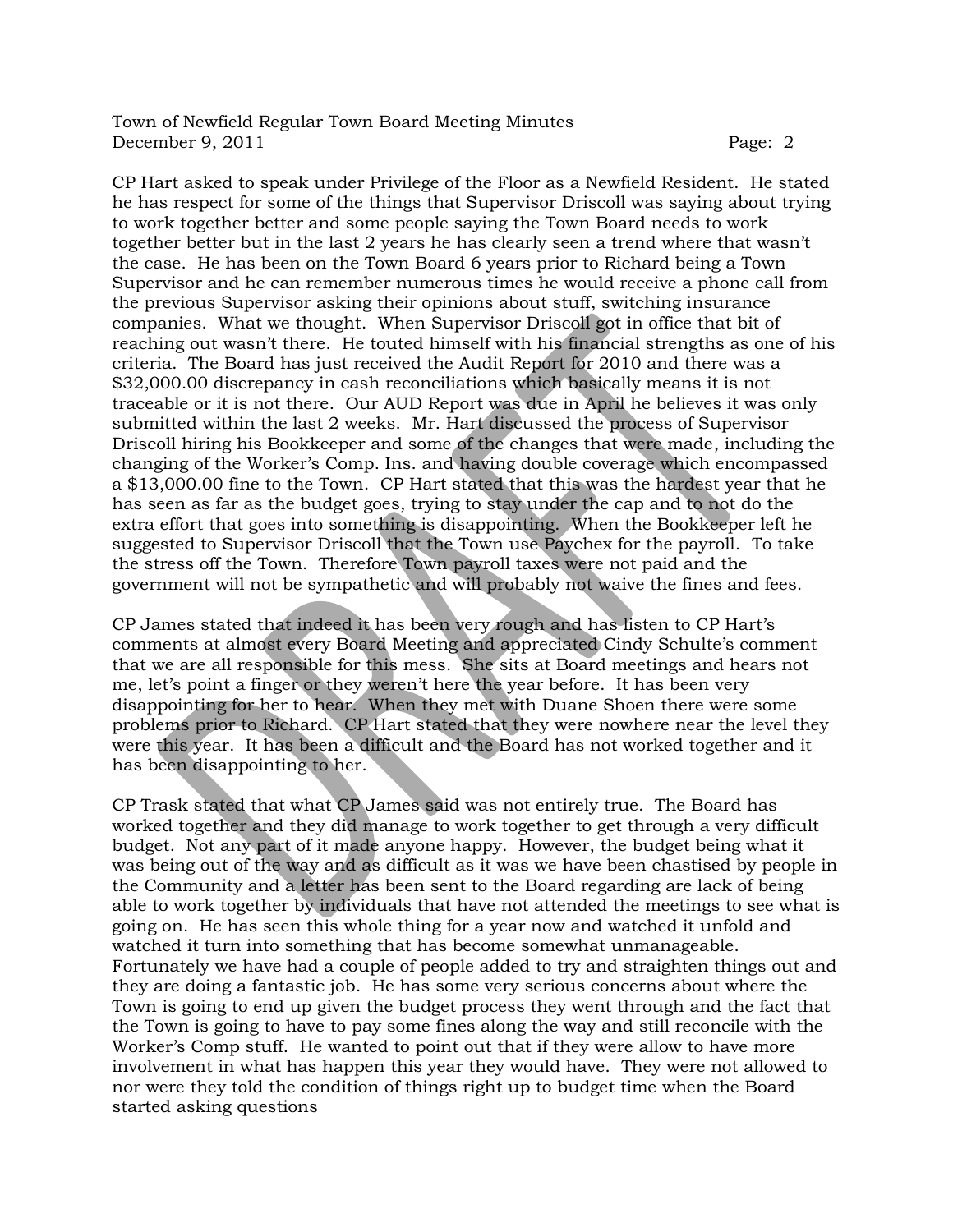and trying to find out where all the discrepancies were. He does not like being told that he hasn't been a fair player, he has been a very fair and he has tried to work very hard to make this whole thing come out right and every time a corner is turned we find something else that isn't right. Hopefully it will work its way out and is looking forward to smoother times in the next couple of years. The way it has gone this year has left him with a foul taste in his mouth.

Motion was made by CP Trask to approve the Minutes of the Nov. 2, 2011 Special Board Meeting, Nov. 3, 2011 Special Meeting, Nov. 9, 2011 Public Hearing and the Nov. 10, 2011 Regular Board Meeting. Motion was seconded by CP Hart. All approved.

## AGENDA CHANGES

CP Trask stated he would like to add a resolution to send a letter to the State Comptroller requesting a full town audit. This will be item E under New Business

## CORRESPONDENCE – None

## NEW BUSINESS

Supervisor Driscoll introduced Zane Carter who wished to speak to the Board regarding his Eagle Presentation. Zane Carter is a member of the Boy Scout Troop 34 and would like to work on improving the areas around the vernal pools that were built on the Van Kirk Rd. in 2009. The first part of his project he would like to make a brochure with general information about vernal pools and species that use them. Second he would like to build a stand for the sign that was made by the Upper Susquehanna Coalition. Third he would like to build to benches and put them near the pools and a small path to the pools so people can find them.

After his presentation motion was made by CP James to approve and support Zane Carter's Eagle Scout project by improving the Newfield Vernal Pools as he has described. Motion was seconded by all Board Members. Motion carried

A presentation was made by Dwight Mengel, representing the City Van. He explained the services of the City Van pilot project that was presented to the Town in late 2010. The City Van has been operating through Ithaca Dispatch, a local cab company, since the beginning of March of 2010, it will end at the end of December 2011. The main features of it were to allow people who do not have access to TCAT to be able to travel in town to center Ithaca. They have carried over 4000 trips. The cost per passenger to be less than a regular taxi fare, a regular taxi fare from Newfield to Ithaca is \$19.00 each way. The cost of the City Van Service is just over \$13.00 per trip. They will write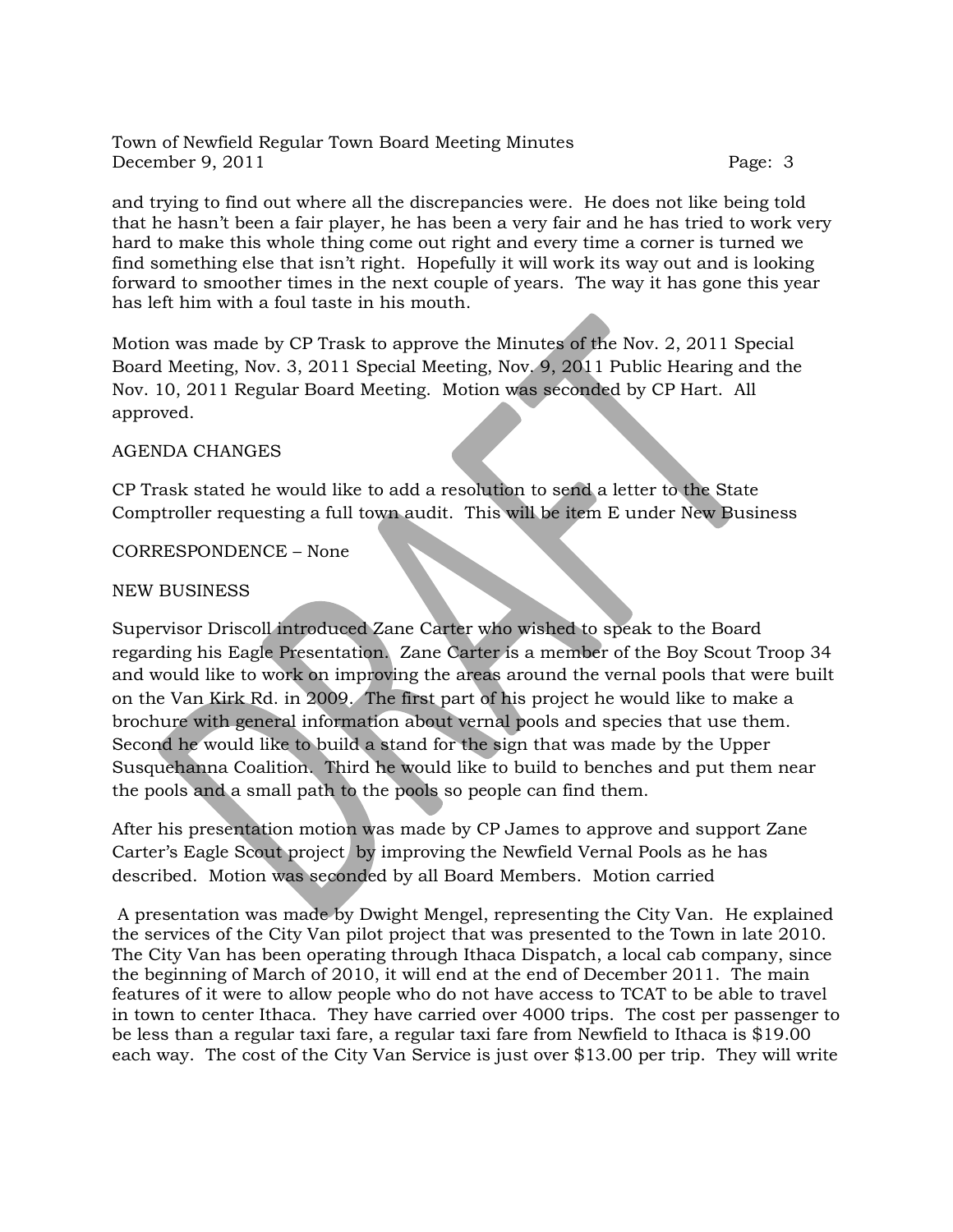a report next year and be able to give the Board the details on how the pilot project came out. The Grant that was received to experiment with this new rural service is coming to an end.

A discussion arose concerning the premiums being paid by the Town for health insurance maintained by those employees of the Town not covered by a collective bargaining agreement. Currently all such employees (including the Town Clerk, Town Supervisor and Town Highway Superintendent) who elect to enroll in the Town's health insurance plan have their premiums covered 100% by the Town. Given concerns about the budget, the following resolution was offered by CP James and seconded by CP Hart.

RESOLUTION NO. 17-2011

WHEREAS the Newfield Town Board wishes to establish a new health insurance premium contribution rates for the Town Supervisor and the Town Clerk effective as of January 1, 2012.

NOW THEREFORE BE IT RESOLVED that so long as the Town Supervisor and/or Town Clerk are covered by the Town's health insurance plan (as in effect and from time-to-time amended or substituted) the Town shall contribute 75% of the health insurance premium for the Town Supervisor and the Town Clerk and the Town Supervisor and the Town Clerk shall each contribute 25% of the Town Health insurance premium.

BE IT FURTHER RESOLVED that this resolution supersedes and replaces any other resolution previously enacted or any practice formally followed by the Town pertaining to payment of premiums for the Supervisor and Clerk.

CP Hart stated that he would like to see the language changed to a full time employee 30 hours or more.

CP James stated that she would like to see the resolution that constitutes a full time employee. CP Hart asked that the language be changed to add the 30 hours for full time elected official because it is to take effect Jan. 1, 2012.

Supervisor Driscoll stated there are many resolutions in effect and all the resolutions should be looked at and examine it for consistency and come up with one resolution that takes care of it and they are not bouncing back and forth between something addressing one particular issue and another resolution addressing another.

| <b>AYES</b>         | <b>NAYS</b> |
|---------------------|-------------|
| CP James            | CP Laughlin |
| Supervisor Driscoll | CP Hart     |
|                     | CP Trask    |

Motion failed

CP Hart stated he would like to make a motion that an amendment be added to Resolution No. 17-2011 stating that full time Town Clerk and Town Supervisor working 30 hours per week or more be eligible.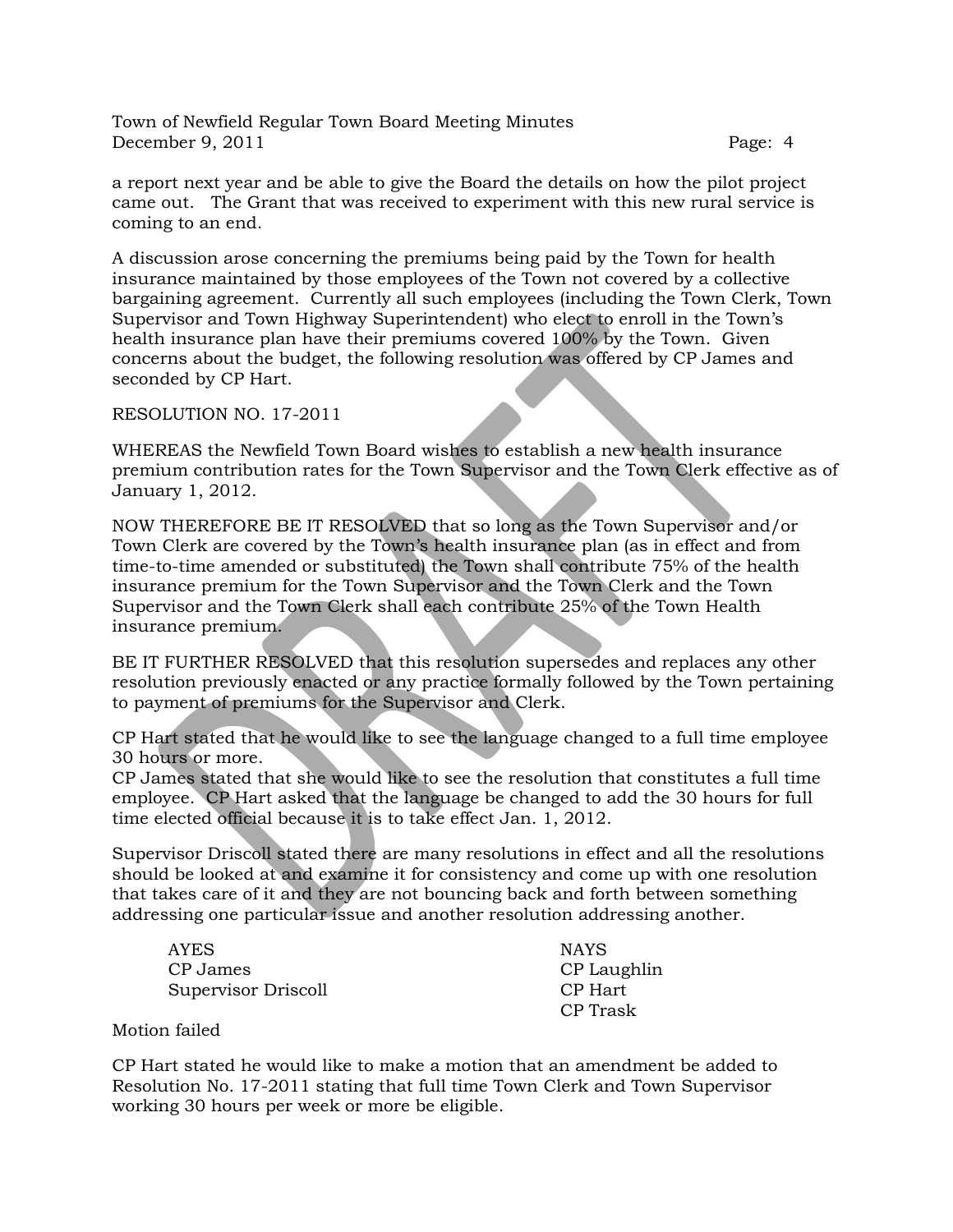Motion was seconded by CP Trask.

CP Laughlin stated that people working 10 hours a week should not be getting health insurance. You would not be getting it anywhere else.

RESOLUTION NO. 17-2011 will now read:

WHEREAS the Newfield Town Board wishes to establish a new health insurance premium contribution rates for the Town Supervisor and the Town Clerk effective as of January 1, 2012.

NOW THEREFORE BE IT RESOLVED that so long as the Town Supervisor and/or Town Clerk are covered by the Town's health insurance plan (as in effect and from time-to-time amended or substituted) the Town shall contribute 75% of the health insurance premium for the Town Supervisor and the Town Clerk and the Town Supervisor and the Town Clerk shall each contribute 25% of the Town Health insurance premium. Full time Town Clerk and Town Supervisor working 30 hours a week or more will be eligible for health insurance.

BE IT FURTHER RESOLVED that this resolution supersedes and replaces any other resolution previously enacted or any practice formally followed by the Town pertaining to payment of premiums for the Supervisor and Clerk.

> AYES NAYS CP Trask CP James CP Hart

CP Laughlin Supervisor Driscoll

Motion carried.

RESOLUTION NO. 18-2011

WHEREAS Kathy Crance has submitted to the Supervisor and the Town Board a letter of intent to retire from the position of Town Clerk effective December 31, 2011, and

WHEREAS Kathy has served as Town Clerk for fifteen years with exceptional ability, with dedication, excellence, a deep knowledge of the job, its requirements and ever changing regulations, and

WHEREAS Kathy has provided service with good humor and in a consistently friendly manner,

WHEREAS Kathy always made a person smile at the Clerk's counter and feeling well cared for as they left - even when Kathy was collecting their taxes and dog license fees, and

WHEREAS the Town Board the Kathy's notice to retire with a stunned silence,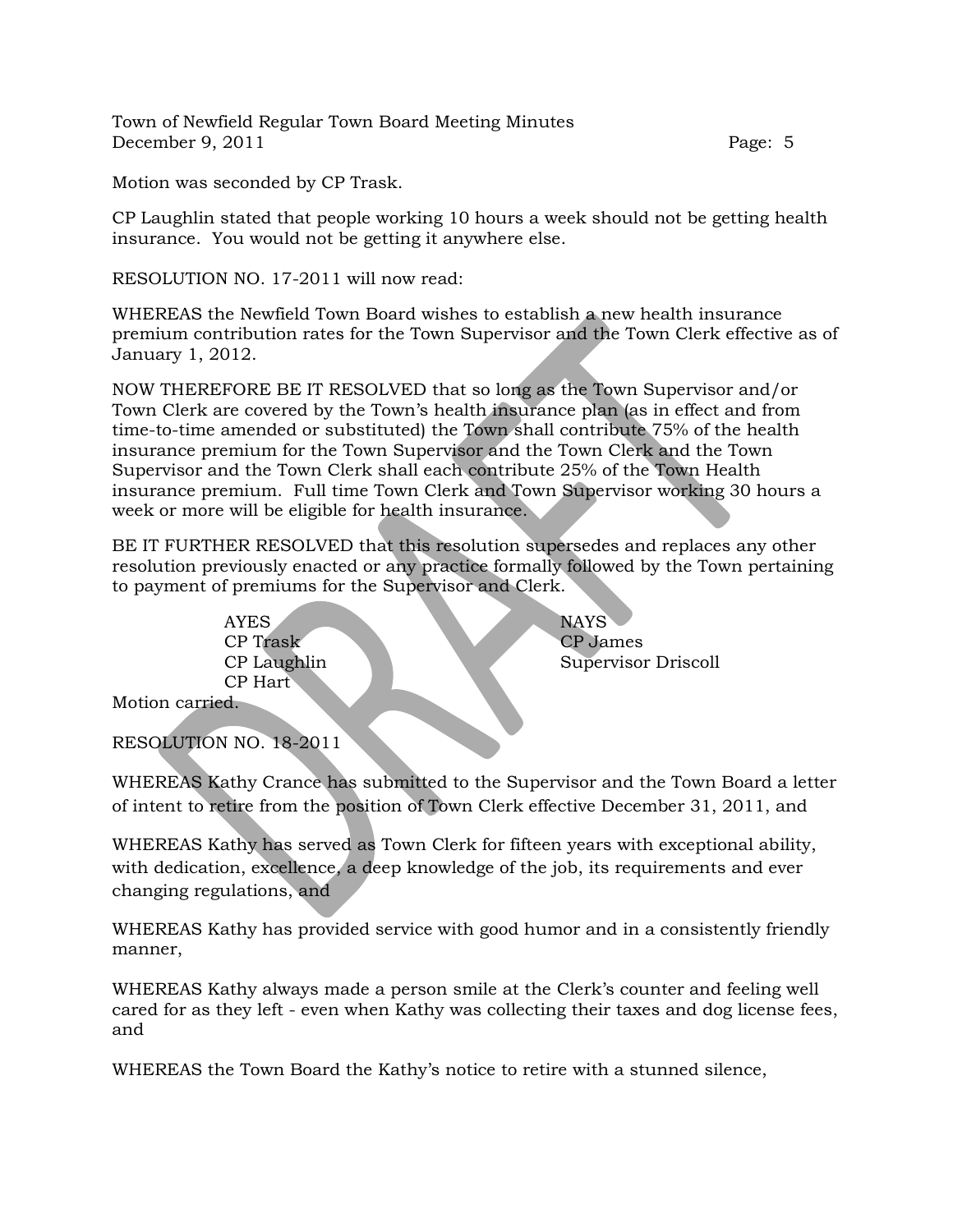NOW THEREFORE BE IT RESOLVED that it is with great sadness that we anticipate Kathy's retirement but with greater joy that we send her off to a much deserved, long and happy retirement with much love, good wishes, late nights and long sleepy mornings, more time being a homebody with Paul, lots of rabble rousing time at camp, more Mom and Grandma time, and all the travel packed into that bucket list she's been making.

BE IT FURTHER RESOLVED that Kathy is not to be a stranger to Town Hall. We'll be missing you a lot – day in and day out.

Motion was made by CP Trask to approve Resolution No. 19-2011. Motion was seconded by CP Hart.

RESOLUTION NO. 19-2011

WHEREAS the Town Board has accepted the retirement of Kathy Crance as Town Clerk, and

WHEREAS Town Board members have interviewed Deputy Town Clerk Karen Kenerson as a candidate for the position and have found her well qualified,

NOW THEREFORE BE IT RESOLVED that the Town Board hereby appoints Karen Kenerson as Town Clerk to serve in such capacity from January 1 to December 31, 2012.

| <b>NAYS</b><br><b>AYES</b> |  |
|----------------------------|--|
| CP Trask<br>None           |  |
| CP James                   |  |
| CP Laughlin                |  |
| <b>CP</b> Hart             |  |
| Supervisor Berggren        |  |
|                            |  |

Motion carried.

Ć

A discussion was held regarding the resolution requesting a letter be sent to the State Comptroller to conduct an audit of the Town of Newfield. CP Trask read the following Resolution.

Motion was made by CP Laughlin to approve Resolution No. 20-2011. Motion was seconded by CP Hart.

RESOLUTION NO. 20-2011

WHEREAS 1) Several members of the Board of the Town of Newfield have reason to be concerned about the completeness and accuracy of certain financial records of the Town and certain actions or failures to act by the Town Supervisor and 2) The Town Board is desirous of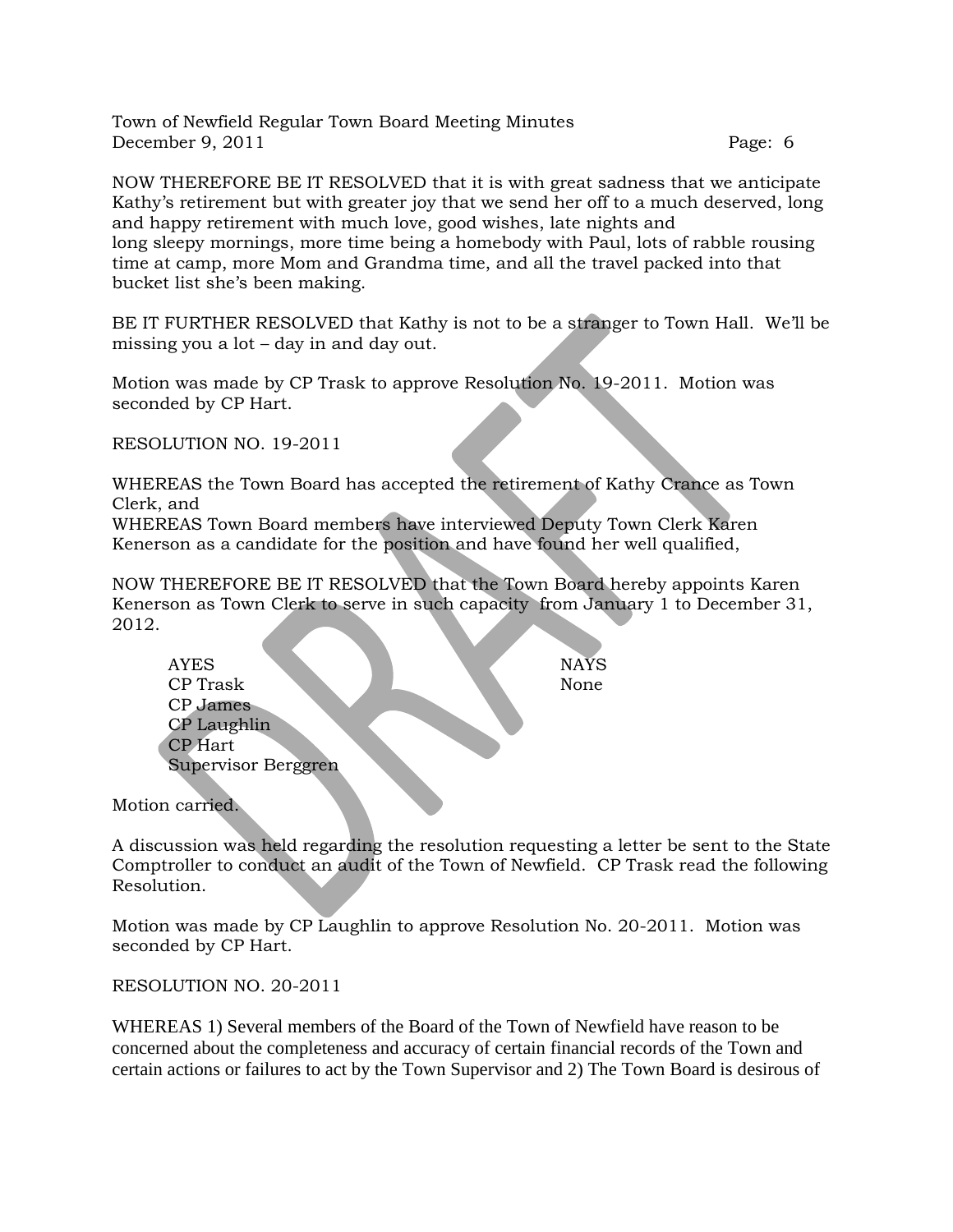carrying out its fiscal, fiduciary and legal responsibilities to Newfield residents and taxpayers and to the State of New York in a thorough and prudent manner;

THEREFORE, BE IT RESOLVED AND ENACTED that the Town of Newfield adopts and directs that the attached letter, incorporated into this motion by reference, be sent immediately and without delay to the New York State Comptroller, and the New York State Attorney General officially requesting on behalf of the Town of Newfield an investigation and audit of the Town's books and finances and of the activities described in the attached letter by the State of New York to determine whether the information in the letter is accurate, to find and locate any fiscal problems or legal or ethical violations or improprieties by the Town or any of its officials, and to guide the Town in making appropriate corrections to fully comply with New York State Law.

CP Hart then read the letter that is to be attached to the Resolution.

*TOWN OF NEWFIELD 166 MAIN ST*

*NEWFIELD NY 14867*

*PHONE: 607-564-9981 FAX: 607-564-7329*

*December 8,2011*

*Office of the State Comptroller 110 State Street Albany, NY 12236*

*Dear Comptroller DiNapoli:*

*The following letter is being sent to you by the Newfield Town Board and per its directive, as duly authorized by resolution of that Board, adopted by majority vote. This*  letter conforms to that resolution and constitutes an official request by the Board for an *investigation and audit of the Town's financial actions and data for the period 2011 through the date of completion of the investigation and audit. The circumstances giving rise to that resolution are detailed below.*

*Due to a series of issues surrounding the financial records of the Town of Newfield and the activities of Town Supervisor Richard Driscoll, the Town Board via the members listed below (a majority of the Town Board) requests that your office perform an official investigation. There is great concern about the accuracy of the financial records and that multiple financial obligations are not being met. Town Board members do take their fiduciary responsibilities seriously and have concerns that the Town's financial activities may not have been in proper order. Newfield Supervisor Richard Driscoll has repeatedly stated that he is the Town's Chief Financial Officer. As such, he has direct responsibility for paying federal and state payroll taxes on a timely basis. Over and above that, as the Town Supervisor, he has overall responsibility for all*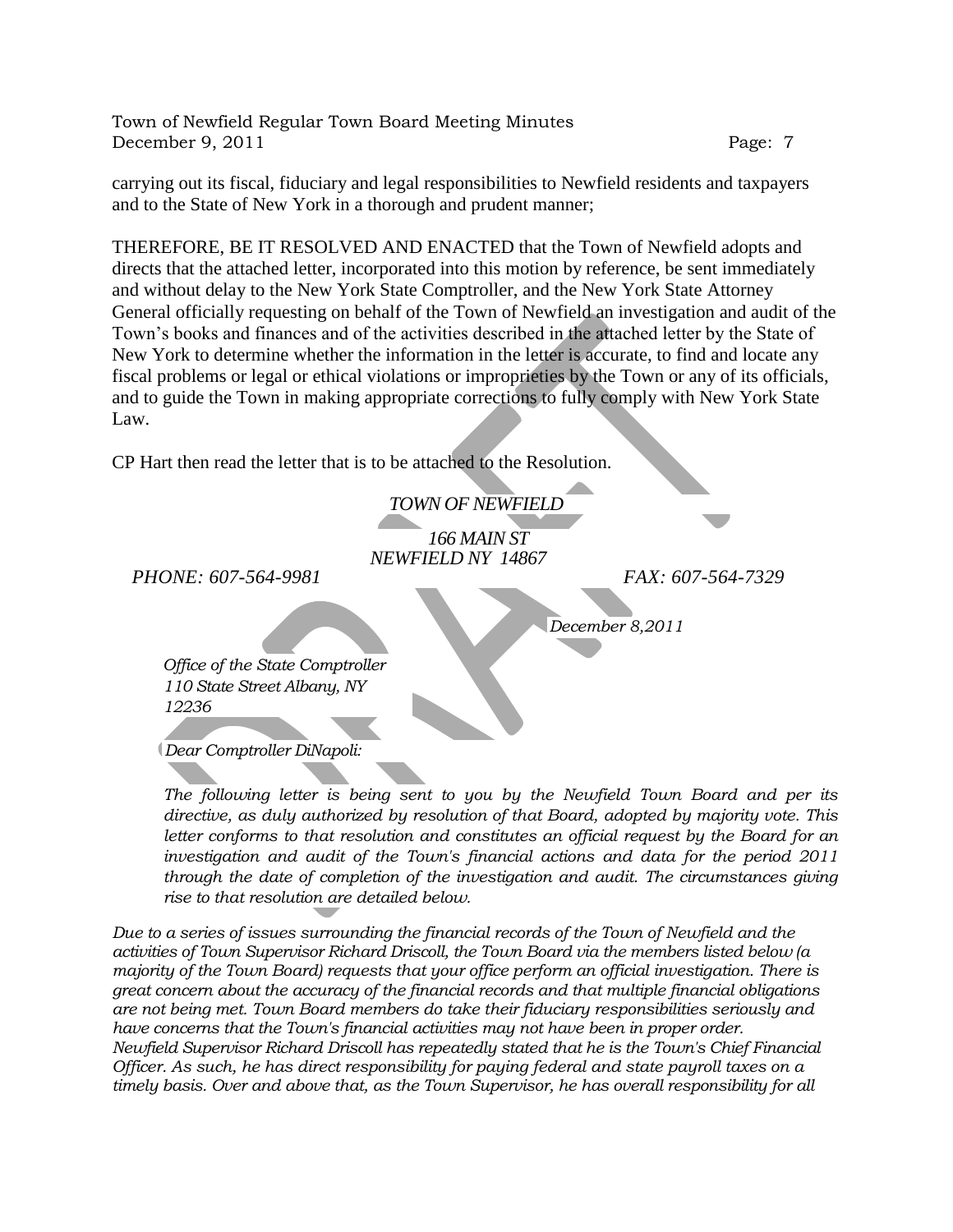*town activities and financial activities in particular. On information and belief, the undersigned Board members have reason to believe the following has occurred:*

> *1.The "941" quarterly tax report for the calendar quarter April through June 2011 was not filed until November 2011.*

*2. Withholding taxes for the calendar quarter July through September 2011 were not paid after each payroll, as is required. The delinquent taxes and the "941" for that period were not paid or filed until November 2011.*

*3. Filing the "941"s and reporting withholding tax payments are long standing and repetitive activities of which supervisor Driscoll was aware. Because of this, the Town anticipates it will be charged significant interest and penalties by the IRS.*

*4. Tax payments are made by electronic funds transfer. We believe that Supervisor Driscoll may have given the password for this activity to the town's bookkeeper, an unauthorized signatory for such transfers, thus putting the town's finances at risk of theft and breaching his fiduciary obligations to safeguard town funds from invasion. We ask you to investigate this issue.*

*5. In addition, employee withholdings were done in the wrong amounts on numerous occasions. We have reason to believe this occurred because Supervisor Driscoll did not pay the computer company's fees on a timely basis and, therefore, the Town did not receive the appropriate updates to the computerized payroll system.*

*6. Early in 2011, without the knowledge or consent of the Town Board, Supervisor Richard Driscoll changed carrier for the town's Workers Compensation insurance. The Town Board did not know of or approve this change and it was not publicly and competitively bid. This subsequently led to a penalty payment of approximately \$6,500. In addition, the change was poorly executed and the town had double coverage for a period of time, which cost the Town of Newfield an additional \$7,000, approximately. After discovering this, the Town Board reversed the Supervisor's decision.* 

*We have reason to believe that the Town's attorney advised the Supervisor that past practice has been for him to take this type of issue before the Town Board. It appears that bypassing the Board may have been intentional. We ask that this be investigated.*

*7. The financial records of the Town of Newfield were in such disarray that a consultant had to be hired to "clean up the books". Supervisor Driscoll is responsible for maintaining the financial records in good*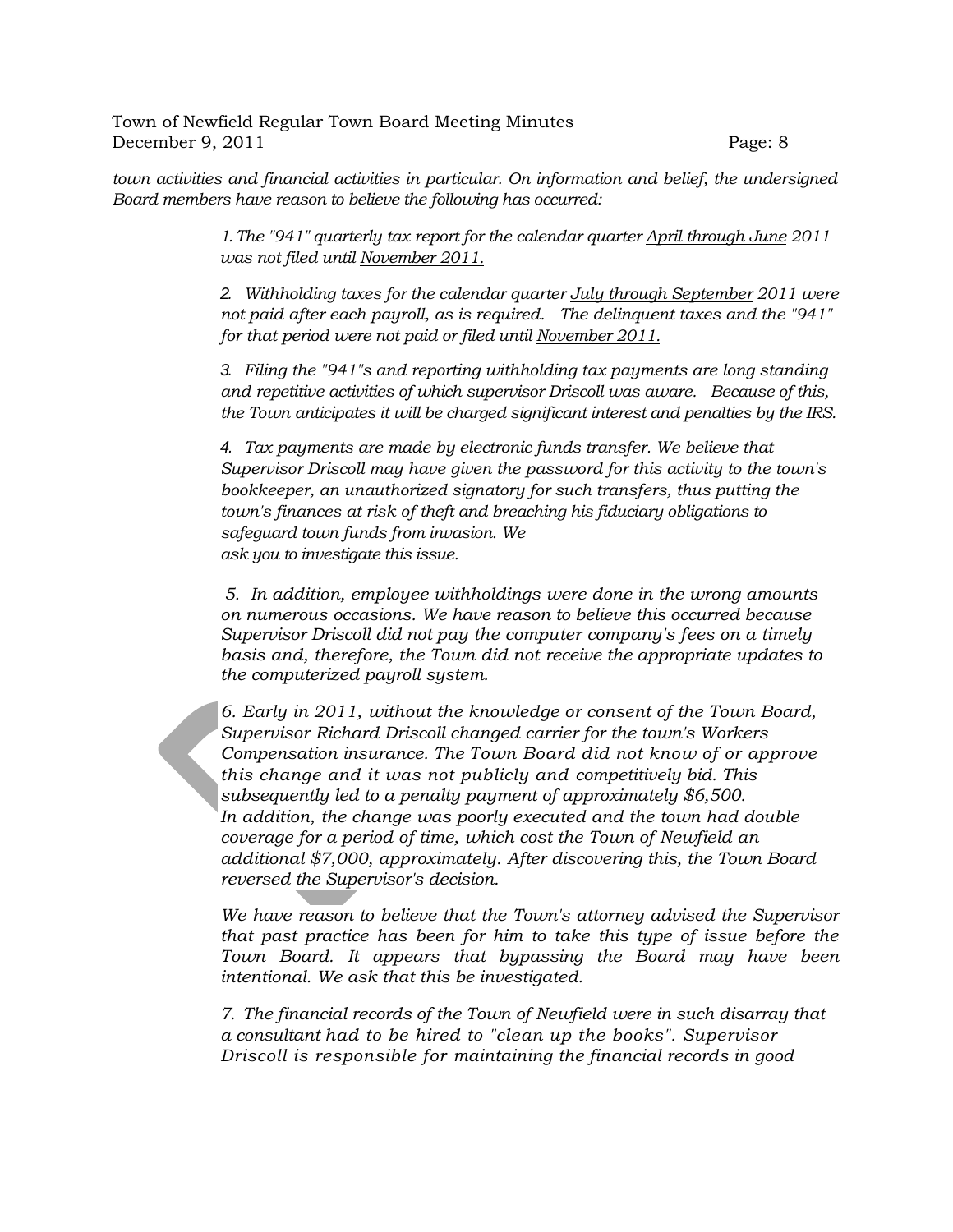*order and took upon himself to do so. The consultant's work has taken several months and is not yet complete, costing the Town of Newfield significant fees.*

*8. Several deadlines for preparation of the 2012 budget have been missed and a majority of the Town Board are concerned that the 2012 proposed budget is inaccurate and inadequate. There is doubt that Supervisor Driscoll ever filed the "Tentative Budget" with the Town Clerk, in September, as required by law.*

*9. The "Annual Update Document" (AUD) for 2010 has not been filed with New York State, as required. This is a responsibility of Supervisor Driscoll to file on a timely basis.*

*10. The Town Board has not been furnished with adequate, timely, and accurate financial reports in order to carry out its duties. Members of the Board are greatly concerned about the actual and unknown financial condition of the town. For example, because of the lack of reporting, the Board did not discover until the current budget preparation cycle that a transfer of \$10,000 from Contingency Funds to the Highway Fund previously directed by the Board by resolution and vote was not done; this transfer was authorized in January. The failure to complete a major transfer such as this raises concerns about what other financial activities have not been performed and whether the Supervisor is failing to carry out directives of the Board, either intentionally or by negligence.*

*On a separate matter, an issue unrelated to Newfield but reflective of our concern over Supervisor Driscoll's activities has to do with Unemployment Benefits. At two Newfield Town Board public meetings, Supervisor Richard Driscoll has stated that he is receiving New York State Unemployment Benefits.*

*A. Since he is receiving a salary as well as paid medical insurance as payment for being Town Supervisor, this is in violation of regulations and law. He knows or should know that a paid elected official, even a part time one, is ineligible for Unemployment benefits.* (Cass v Commissioner of Labor, 296 A.D. 2d 759). *The Town Board does not have access to the Supervisor's unemployment insurance application, but believes that declarations given under penalty of perjury should be investigated to see if false claims were made or if public monies have been received to which he is not entitled.*

*B. If he claims to be unaware of "Cass", it should also be noted that he has openly stated that he reports only one day per week as worked to unemployment, while he is observed working 4 or 5 days in most weeks on Town business.*

*Given the number and magnitude of these issues, the Newfield Town Board officially requests that your department expedite an investigation and audit of the Town of Newfield finances and practices.*

*Thank you for your attention to this matter.*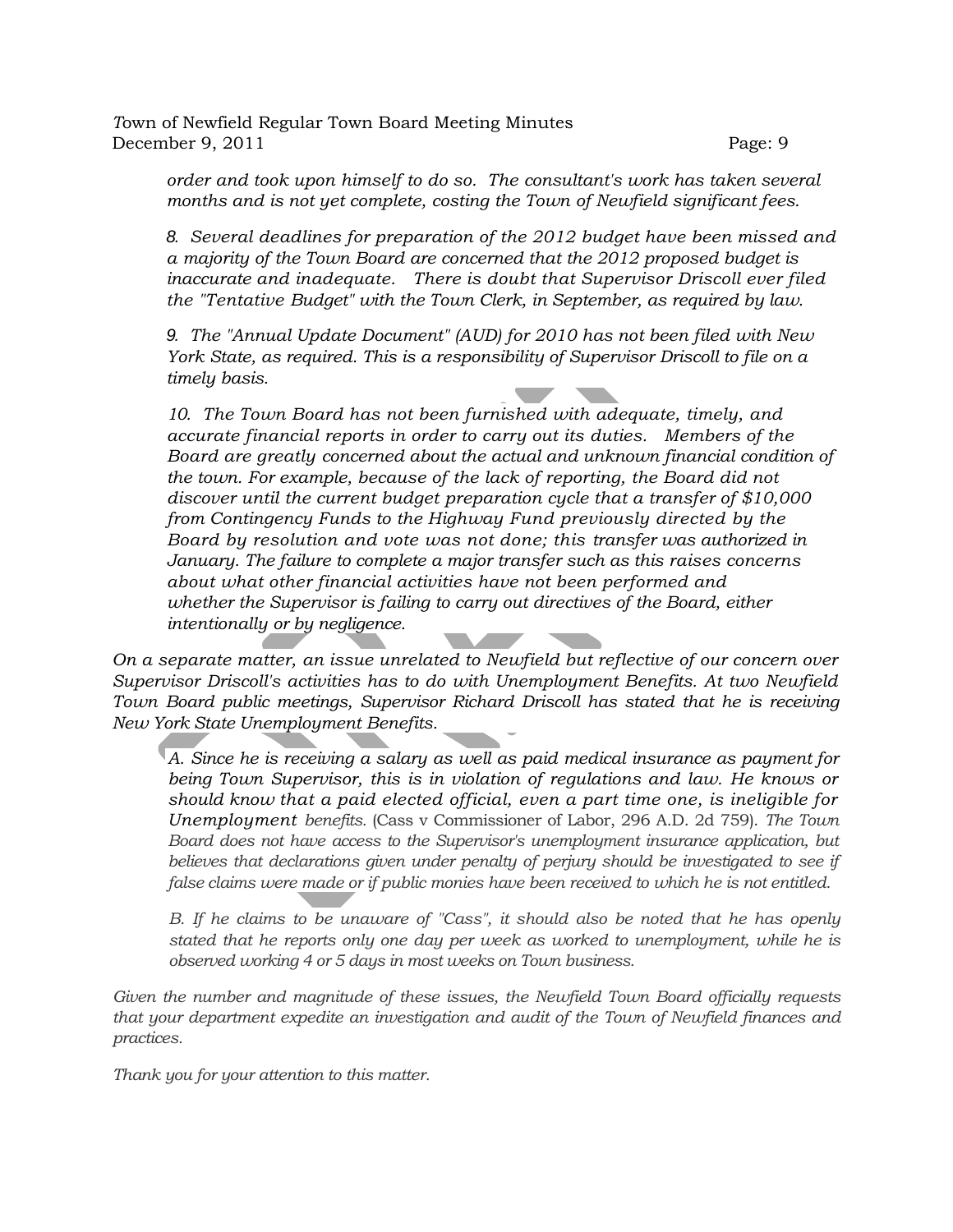*Jeffrey Hart JoAnne James*Leffy Har

Albany, NY 12224-0341 Elmira NY 14901

The Attorney General Senator Thomas O'Mara The Capitol **Suite 301 333 East Water St.** 

CP Driscoll asked for comments and discussion on the Resolution and the attached letter.

CP James stated that the letter and resolution were handed to her tonight when she walked in. She thought the intention was to be sent as a whole. When the Board left their meeting with Auditor on Monday evening they had decided as a Board, as a unit, including Richard that they were going to ask the State Comptroller to send in a State Auditor to help reconcile some of these issues. She finds the letter to be inflammatory and once again finger pointing. She also surmised drafted by 3 councilmembers which her mind makes her think it was a public meeting by definition. Which she had no knowledge. She thinks this is just an example again of certain motives .

CP Hart stated there was never a meeting with CP Laughlin or CP Trask over this issue.

CP Driscoll asked that everyone please keep to the topic.

Atty. Hooks reminded the Board that there was a motion pending on whether or not the resolution should or should not be adopted.

CP James stated that she just wanted to make it clear that she does support bringing in the Comptroller and that was the intention of the Board and she was going to make sure that they do it. She was not in agreement with the letter.

Supervisor Driscoll stated that he was in complete favor of doing complete audit by the Comptroller. The auditor had taken his investigation of the \$30,000.00 to the fullest investigation that his level of scrutiny could take it. At that point they had a discussion of the next step. To which he said there is always going to be a lingering doubt about \$30,000 which we don't understand that has been investigated. Duane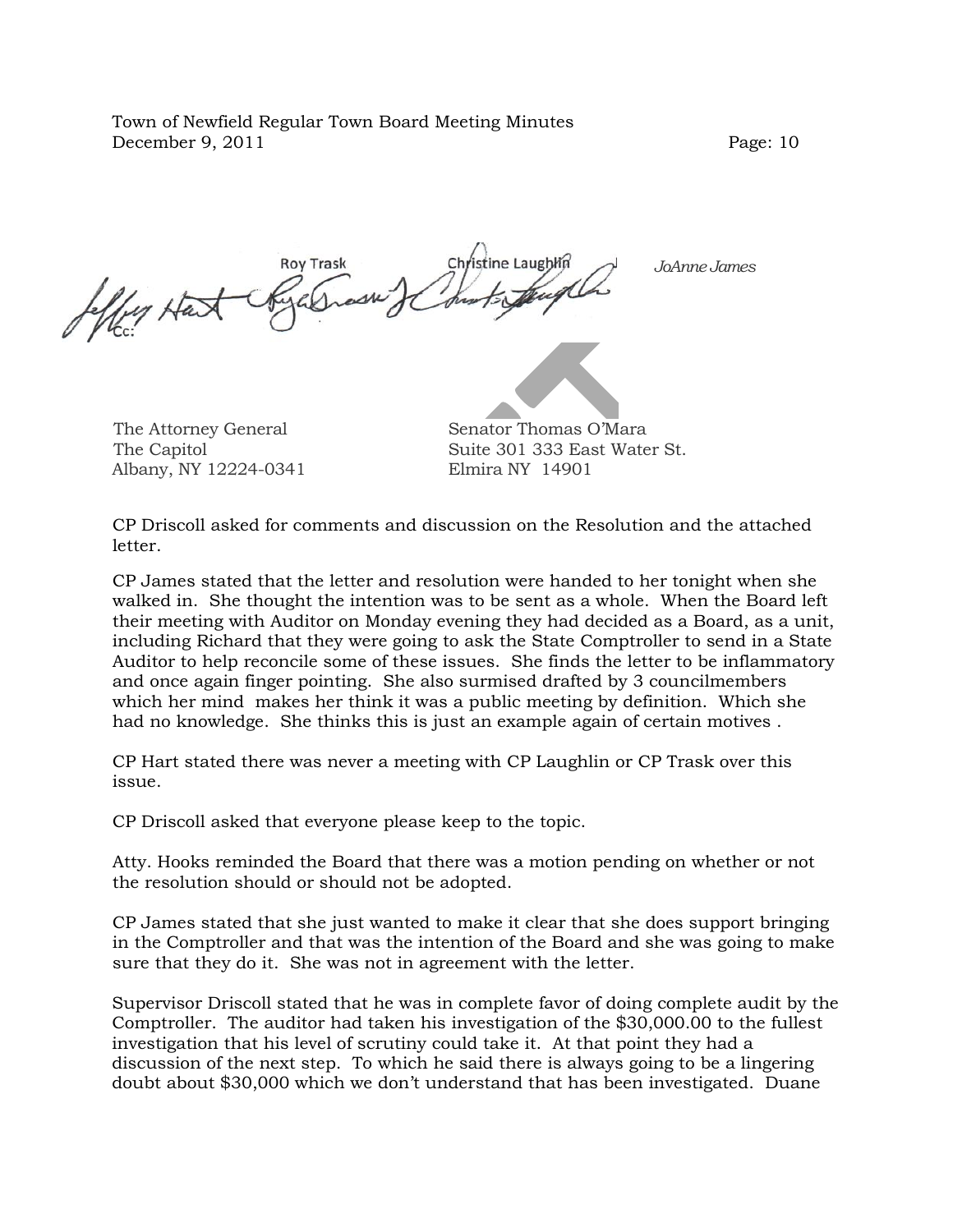Shoen said he could not be sure to make a decision on whether or not this was a fraud. Mr. Shoen felt it was poor bookkeeping, sloppy bookkeeping. The letter was given to him by CP Trask before the meeting. He is not in favor of the letter because it contains material misstatements in terms of dates and sequence. If there is going to be an investigation he would hope that they could get together and talk specifically amongst themselves about the correct information and situation. He would prefer to work together to put a document together and a request for a full investigation and audit by the Comptroller that is accurate in terms of their needs. He is not voting in favor of the document and this approach but he is in favor of an audit.

CP Hart stated that his concern was that this was something that might not make it to the next Board Meeting and they needed to do something about it now. Now they are being scrutinized about it. He then called for the vote.

CP Trask stated he had something to say. The discussion that was held on Monday night, it was never mentioned that the State Comptroller become involved in this process until the very end when CP Trask asked the question of the Auditor. If he felt there was any fraudulent activity in regards to the \$32,000.00 reconciliation. The Auditor stated he could not be certain there was any fraudulent activity . That was when the discussion started to have the comptroller come. The Comptroller was never discussed again and there was no agreement made between any one it was just a discussion and if there was truly an interest in having the comptroller come and do an investigation it would have been on the Agenda already. That didn't happen and it wasn't even up for discussion so he made it happen and that is how it got here.

Casey Powers stated she was at the meeting with the Auditor. There were several things that were said. One was the Auditor he did not think it was fraudulent but he could not be absolutely positive. He could not find, after looking very carefully, for a fraudulent act. The Town Board did discuss taking this to the State Comptroller. The letter had not been discussed.

> AYES NAYS CP Laughlin CP James CP Trask

CP Hart Supervisor Driscoll

Motion carried.

OLD BUSINESS

CP Laughlin stated that an employee stopped in before the meeting and asked if Supervisor Driscoll had taken care of the Worker's Compensation being re-submitted from last April. Supervisor Driscoll stated he is waiting for a call back from the Binghamton Office.

Motion was made by CP James to approve the payment of the December, 2011 monthly bills. Motion was seconded by CP Laughlin.